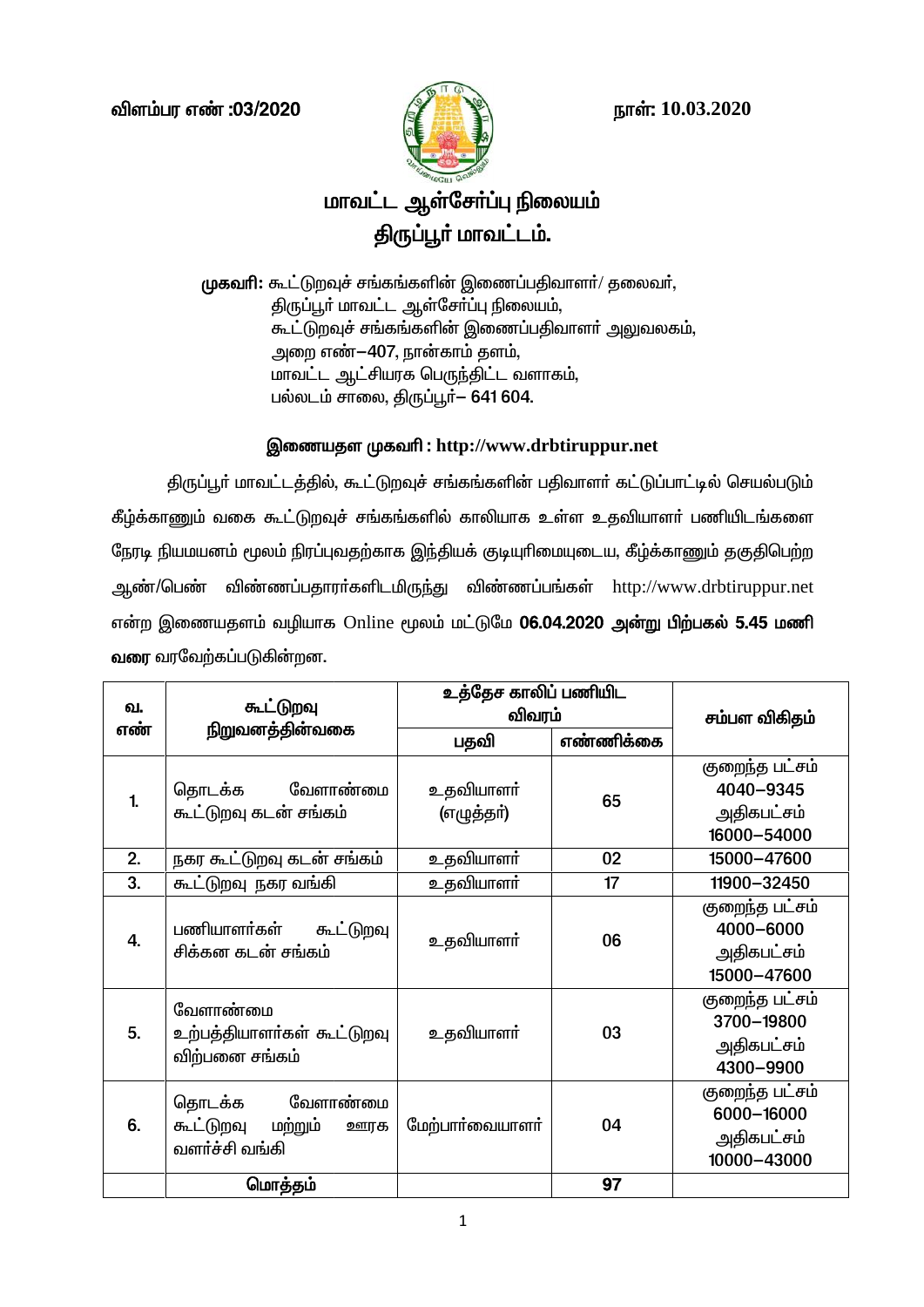## உத்தேசமான 97 காலிப் பணியிடங்களுக்கான வகுப்புவாரி ஒதுக்கீடு

| பொதுப் பிரிவு                              | ٠<br>٠                        | 29 |
|--------------------------------------------|-------------------------------|----|
| பிற்படுத்தப்பட்டோர்                        | $\blacksquare$<br>٠           | 26 |
| மிகவும் பிற்படுத்தப்பட்டோர் / சீர் மரபினர் |                               | 20 |
| பிற்படுத்தப்பட்டோர் (முஸ்லிம்)             |                               | 03 |
| ஆதிதிராவிடா்                               | ٠<br>$\overline{\phantom{a}}$ | 15 |
| ஆதிதிராவிடா் (அருந்ததியா்)                 | $\blacksquare$                | 03 |
| பழங்குடியினா்                              |                               | 01 |
| மொத்தம்                                    |                               | 97 |

<u>ு. காலிப்பணியிடங்களின் எண்ணிக்கை மாறுகலுக்குட்பட்டகு.</u>

இத்தெரிவுக்கு நடைமுறையில் உள்ள தமிழ்நாடு அரசுப் பணியாளர் தேர்வுக்குப் ஆ. பின்பற்றப்படும் இட ஒதுக்கீடு மற்றும் இனச் சுமற்சி முறை ஒட்டு மொத்த நியமனத்திற்கும் பின்பற்றப்படும்.

இ. மேற்குறிப்பிட்ட காலிப்பணியிடங்களில் பெண்கள், ஆதரவற்ற விதவைகள், முன்னாள் இராணுவத்தினர், தமிழ் வழியில் பயின்றோர், மாற்றுத் திறனாளிகள் ஆகியோருக்கான இட ஒதுக்கீடு விதிகள் நடைமுறையில் உள்ள அரசு ஆணைகளின்படி பின்பற்றப்படும்.

ஈ. மேற்படி சம்பள விகிதம் மற்றும் இதரப் படிகள் மேற்குறிப்பிட்ட கூட்டுறவுச் சங்கங்களின் பணியாளா் பணிநிலை குறித்த சிறப்புத் துணைவிதிகளுக்குட்பட்டு அமையும்.

உ. தேர்வு செய்யப்படும் விண்ணப்பதாரர்கள் அவர்களுக்கு ஒதுக்கப்படும் சம்பந்தப்பட்ட கூட்டுறவுச் சங்கத்தின் துணைவிதிகளுக்குட்பட்டு பணியாற்ற வேண்டும்.

ஊ. தேர்வில் கலந்துகொள்ளும்போது கடைப்பிடிக்கப்பட வேண்டிய விதிமுறைகள் குறித்த விவாங்கள் கேர்வு நுழைவுச் சீட்டில் தெரிவிக்கப்படும்.

## 1. முக்கிய நாட்களும் நோமும்:

|              | நிரப்பப்பட்ட விண்ணப்பங்கள் பதிவேற்றம் செய்யப்பட<br>வேண்டிய கடைசி நாள் | 06.04.2020 |
|--------------|-----------------------------------------------------------------------|------------|
| $\mathbf{2}$ | எழுத்துத் தோ்வு நடைபெறும் நாள்                                        | 14.06.2020 |

## <u>2. ககுகிகள்:</u>

## <u>அ. வயகு</u>

i) விண்ணப்பதாரா் 01.01.2019 அன்று 18 வயது பூா்த்தி அடைந்தவராக இருக்க வேண்டும் (அதாவது 01.01.2001 அன்றோ அதற்கு முன்னரோ பிறந்தவராக இருக்க வேண்டும்).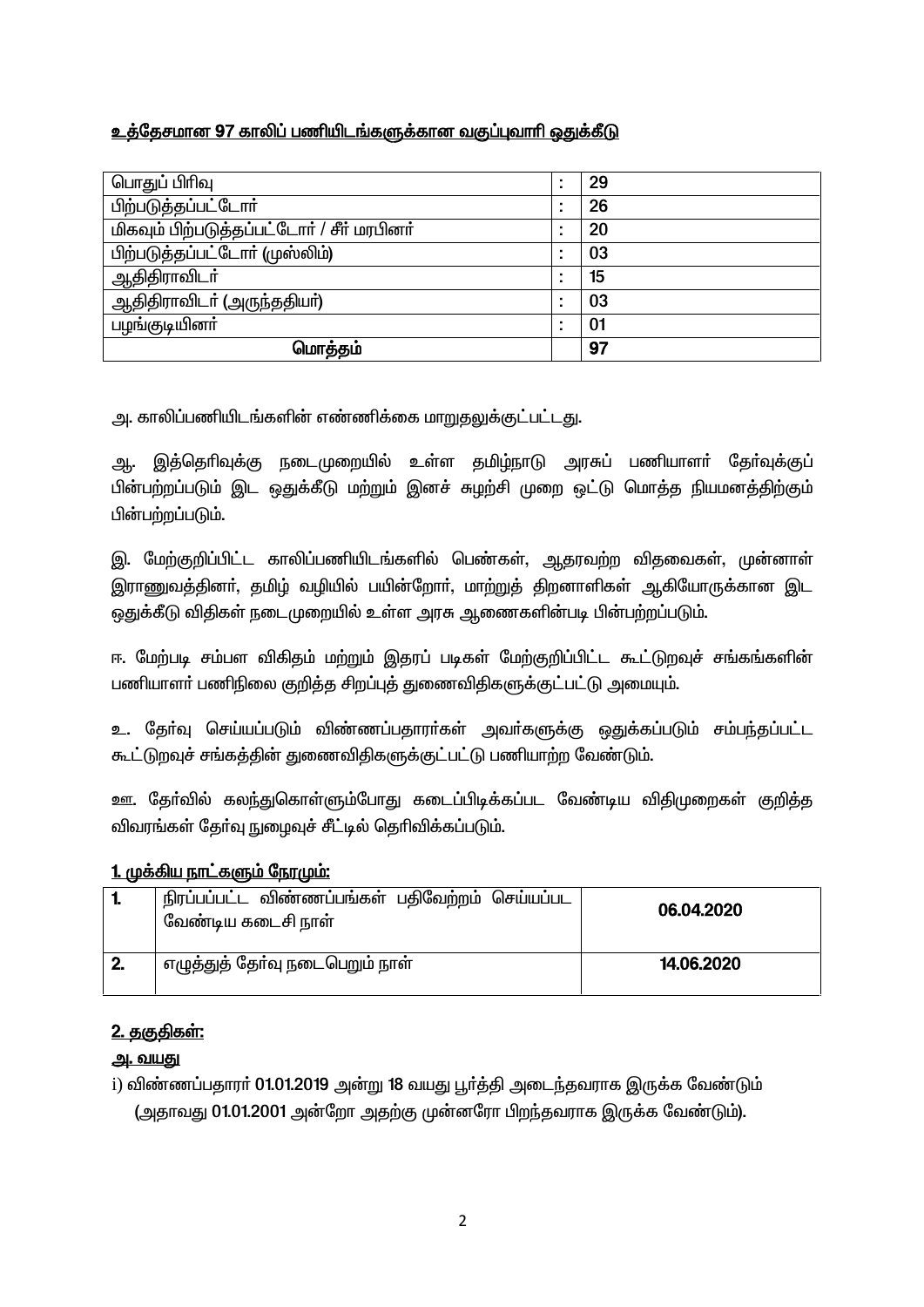ii) விண்ணப்பதாரா்கள் 01.01.2019 அன்று கீழ்க்கண்ட வயதினைப் பூா்த்தி செய்தவராக இருக்கக் கூடாது.

| ஆதிதிராவிடா், அருந்ததியா், பழங்குடியினா், மிகவும்<br>1).                                                             |                   |
|----------------------------------------------------------------------------------------------------------------------|-------------------|
| பிற்படுத்தப்பட்ட வகுப்பினா் / சீா்மரபினா், பிற்படுத்தப்பட்ட                                                          |                   |
| வகுப்பினா், பிற்படுத்தப்பட்ட வகுப்பினா் (முஸ்லிம்) மற்றும்<br>இவ்வகுப்புகளைச் சாா்ந்த முன்னாள் இராணுவத்தினா் மற்றும் | வயது வரம்பு இல்லை |
| மாற்றுத் திறனாளிகள்                                                                                                  |                   |
| 2) இதர வகுப்பினா் (OC)                                                                                               | <b>30 வயது</b>    |
| 3) அனைத்து இனத்தைச் சார்ந்த ஆதரவற்ற விதவைகள்                                                                         | வயது வரம்பு இல்லை |
| 4) இதர வகுப்பினைச் (OC) சார்ந்த முன்னாள் இராணுவத்தினா்                                                               | 48 வயது           |
| 5) இதர வகுப்பினைச் (OC) சார்ந்த மாற்றுத் திறனாளிகள்                                                                  | 40 வயது           |

## <u>ஆ) கல்விக் ககுகி:</u>

ஏதேனும் ஒரு பட்டப் படிப்பு (Any Degree) (10+2+3 முறையில்) மற்றும் கூட்டுறவுப் பயிற்சி

பல்கலைக் கழகங்களால் வழங்கப்படும் பட்டப் படிப்பிற்குப் பகிலாக, பகினைந்து  $\bullet$ ஆண்டுகள் இராணுவத்தில் பணி புரிந்தவா்களுக்கு இராணுவத்தால் வழங்கப்படும் பட்டப் படிப்புச் சான்றிகம் (Military பெற்றுள்ள Graduation) முன்னாள் இராணுவத்தினா்களும் விண்ணப்பிக்கலாம். ஆனால் அவா்கள் பள்ளி இறுதித் தோ்வும் (SSLC) மேல் நிலைக் கல்வியும் (HSC) முறையாக பள்ளியில் பயின்று கேர்ச்சி பெற்றிருக்க வேண்டும்.

## <u>கீழ்க்காண்பவை கூட்டுறவுப் பயிற்சியாகக் கருதப்படும்.</u>

- ஒன்றியத்தால் <u>நடத்தப்படும்</u> மேலாண்மை 1. குமிழ்நாடு கூட்டுறவு கூட்டுறவு நிலையங்களில் வழங்கப்படும் கூட்டுறவுப் பயிற்சி (Diploma in Cooperative Management)
- 2. புது டெல்லி, தேசிய கூட்டுறவுப் பயிற்சிக் குமுவின் கட்டுப்பாட்டில் உள்ள சென்னை நடேசன் கூட்டுறவு மேலாண்மை நிலையம் மற்றும் மதுரை கூட்டுறவு மேலாண்மை நிலையம்மூலம் நடத்தப்படும் உயர் கூட்டுறவுப் பயிற்சி (Higher Diploma in CooperativeManagement)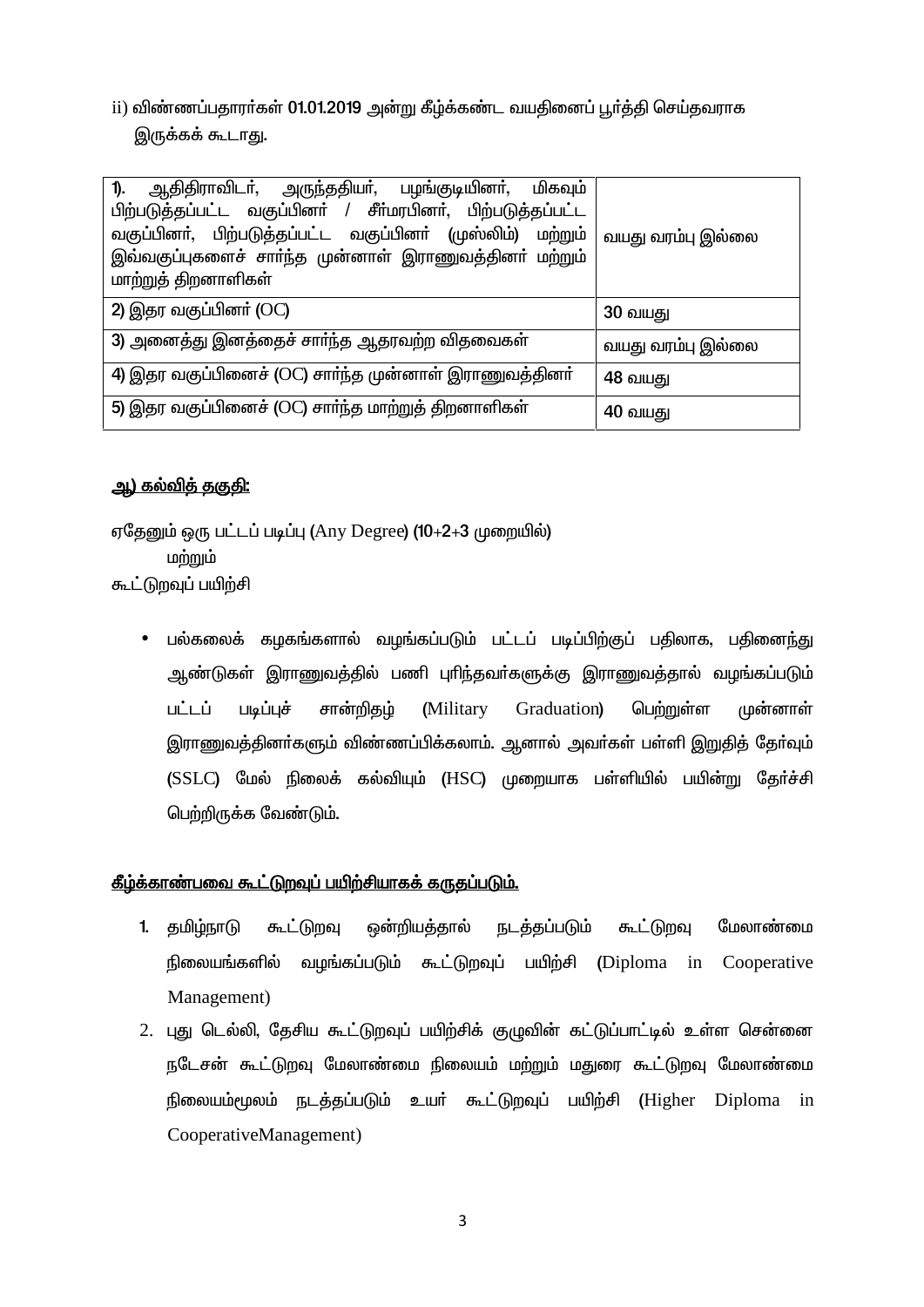#### பின்வரும் பட்டப்படிப்பு <u>படித்தவர்கள்</u> <u> கூட்டுறவுப்</u> <u>பயிற்சி</u> <u>பெறுவதிலிருந்து</u> விலக்களிக்கப்படுகிறார்கள்.

- வைகுந்த் மேக்கா கேசிய கூட்டுறவ நிறுவனம். பனே வமங்கும் முகுநிலை வாணிப  $\bullet$ மேலாண்மை (கூட்டுறவு) பட்டம்.
- பி.காம் (ஆனர்ஸ்) கூட்டுறவு  $\bullet$
- எம்.காம் (கூட்டுறவு)  $\bullet$
- எம்.ஏ (கூட்டுறவு)  $\bullet$
- பல்கலைக்கழக மானியக் குழுவால் அங்கீகரிக்கப்பட்ட ஏதேனும் ஒரு பல்கலைக்  $\bullet$ கழகத்தால் வழங்கப்படும், கூட்டுறவில் முதுநிலை பட்டப்படிப்பு.
- பி.ஏ (கூட்டுறவு)  $\bullet$
- பி.காம் (கூட்டுறவு)  $\bullet$

பி.ஏ (கூட்டுறவு), பி.காம்(கூட்டுறவு) படித்து கூட்டுறவுப் பயிற்சியிலிருந்து விலக்குக் கோருபவர்கள், கணக்கியல் (Book Keeping), வங்கியியல்(Banking), கூட்டுறவு (Cooperation), தணிக்கை(Auditing) ஆகிய பாடங்களைப் படித்துக் தேர்ச்சி பெற்றிருக்க வேண்டும். இல்லையெனில் இவர்கள் கூட்டுறவுப் பயிற்சியினை முடித்திருக்க வேண்டும்.

2019-20 ஆம் ஆண்டில் தமிழ்நாடு கூட்டுறவு ஒன்றியத்தால் நடத்தப்படும் கூட்டுறவு  $\bullet$ மேலாண்மை நிலையங்களில் கூட்டுறவுப் பயிற்சி பயின்று வரும் மாணவர்களும் விண்ணப்பிக்கலாம். இத்தேர்வுக்கு விண்ணப்பிக்கும் இவா்கள் கூட்டுறவுப் பயிற்சியினைப் பெற்று வருவகற்கான சான்றிதமினை (Bonafide Certificate) சம்மந்தப்பட்ட கல்வி நிறுவனத்திடமிருந்து பெற்றுச் சமர்ப்பிக்க வேண்டும்.

கூட்டுறவுப் பயிற்சியினை வெற்றிகரமாகப் படித்து முடித்ததற்கான சான்றிதமைச் சமா்ப்பித்த பின்னரே இவா்களுக்குப் பணி நியமன ஆணை வழங்கப்படும்.

2019-20 ஆம் ஆண்டில், புது டெல்லி, தேசிய கூட்டுறவுப் பயிற்சிக் குழுவால் சென்னை நடேசன் கூட்டுறவு மேலாண்மை நிலையம் மற்றும் மதுரை கூட்டுறவு மேலாண்மை நிலையம் மூலம் நடத்தப்படும் கூட்டுறவுப் பயிற்சி பயின்று வரும் மாணவர்களும் விண்ணப்பிக்கலாம். இக்கோ்வக்கு விண்ணப்பிக்கும் இவர்கள் கூட்டுறவுப் பயிற்சியினைப் பெற்று வருவதற்கான சான்றிகமினை (Bonafide Certificate) சம்மந்தப்பட்ட கல்வி நிறுவனத்திடமிருந்து பெற்றுச் சமர்ப்பிக்க வேண்டும்.

கூட்டுறவுப் பயிற்சியினை வெற்றிகரமாகப் படித்து முடித்ததற்கான சான்றிதமைச் சமா்ப்பித்த பின்னரே இவா்களுக்குப் பணி நியமன ஆணை வழங்கப்படும்.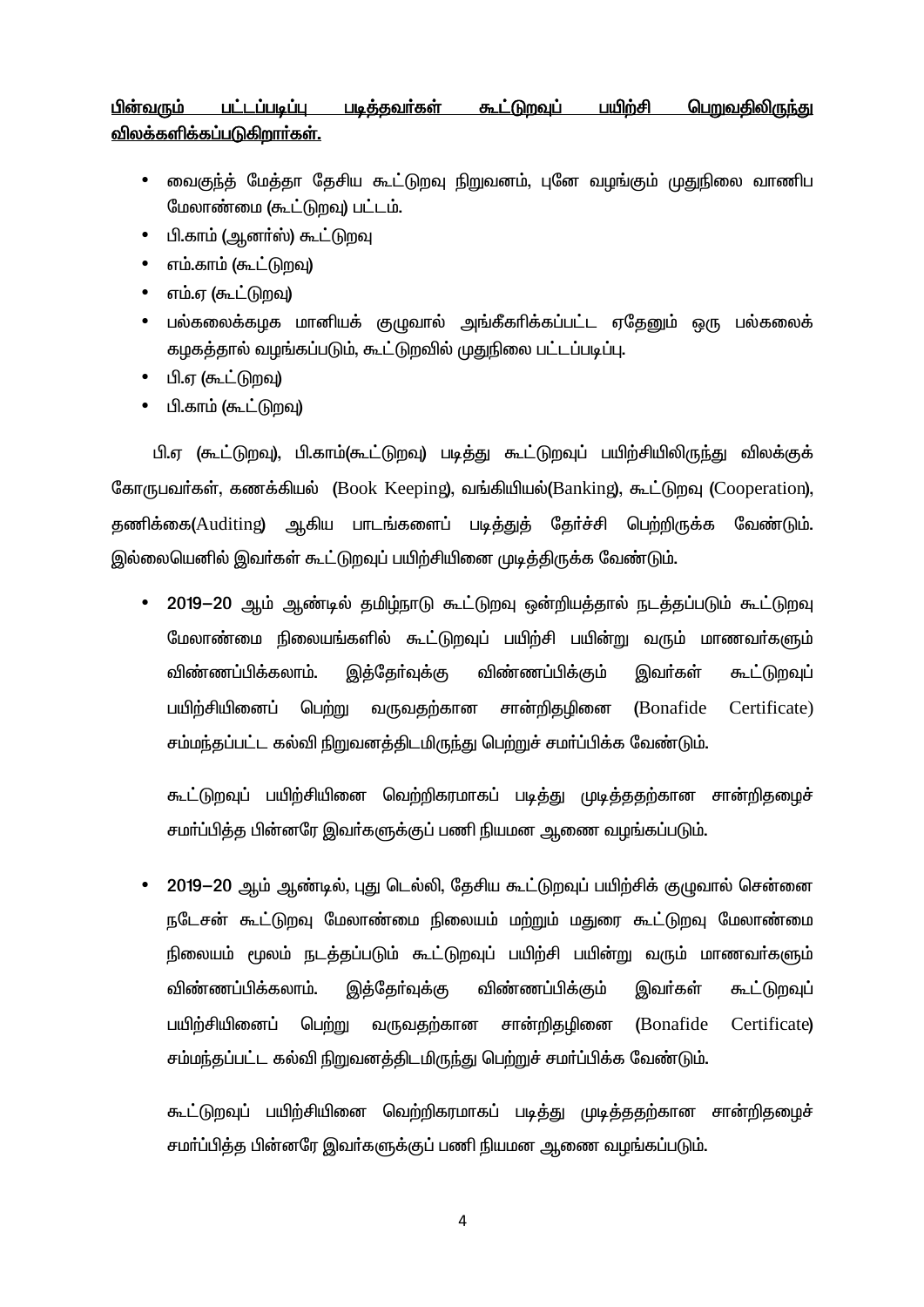- விண்ணப்பதாரா்கள் பள்ளி இறுதி வகுப்பு அல்லது மேல்நிலைப் படிப்பு அல்லது பட்டப் படிப்பின்போது தமிழ் மொழியை ஒரு பாடமாக படித்துத் தேர்ச்சி பெற்றிருக்க வேண்டும்.
- கணினி பயன்பாட்டில் அடிப்படை அறிவு பெற்றிருத்தல் வேண்டும் (Knowledge in **Computer Application**).

### இ) பொது

- விண்ணப்பதாரா்கள் பிற மாநிலத்தவா்களாக இருக்கும் பட்சத்தில் அவா்கள் எந்தப் பிரிவைச் சார்ந்தவர்களாக இருப்பினும் இதர வகுப்பினராகவே (OC) கருதப்படுவர்.
- ''ஆதரவற்ற விதவை'' என்பது அனைத்து வழியிலிருந்தும் பெறும் மொத்த மாத வருமானம் ரூ.4,000/— த்திற்கும் (ரூபாய் நான்காயிரம்) குறைவாகப் பெறுகின்ற ஒரு விதவையைக் குறிப்பதாகும். இவ்வருமானம், குடும்ப ஓய்வூதியம் அல்லது தொழிற்கல்வி பெற்றவா்களின் சுயதொழில் மூலம் ஈட்டும் வருமானம் உள்ளிட்ட மற்ற வருமானங்கள் ஆகியவற்றையும் உள்ளடக்கியதாகும். இத்தகைய விண்ணப்பதாரா்கள் உாிய **வருவாய் கோட்ட அலுவலா்** அல்லது உதவி / சாா் ஆட்சியாிடமிருந்து நிா்ணயிக்கப்பட்ட படிவத்தில் சான்றிதழைப் பெற்று சமா்ப்பிக்க வேண்டும். விவாகரத்து பெற்றவா், கணவனால் கைவிடப்பட்டவா் ஆதரவற்ற விதவையாகக் கருதப்பட மாட்டார். மறுமணம் புரிந்தவர் ஆதரவற்ற விதவையாகக் கருதப்பட மாட்டார்.
	- 3. விண்ணப்பக் கட்டணம்

## அ) விண்ணப்பப் பதிவு மற்றும் எழுத்துத் தேர்வுக்கான கட்டணம் ரூ.250/—ஆகும்.

ஆதிதிராவிடா், பழங்குடியினா், அனைத்துப் பிாிவையும் சாா்ந்த மாற்றுத் திறனாளிகள், அனைத்துப் பிரிவையும் சாா்்ந்த ஆதரவற்ற விதவைகள் ஆகியோருக்கு இக்கட்டணம் செலுத்துவதிலிருந்து விலக்களிக்கப்படுகிறது.

விண்ணப்பக் கட்டணம் ச<u>ெலுத்த</u>ுவதிலிரு<u>ந்து</u> விலக்களிக்கப்பட்டுள்ள மாற்றுக் திறனாளிகள் சமூக நலத்துறை அலுவலரிடமிருந்து சான்றிதமும் மருத்துவச் சான்றிதமும் பெற்றிருக்க வேண்டும். ஆதரவற்ற விதவைகள், மேலே ''இ''–ல் தெரிவிக்கப்பட்டுள்ளவாறு உரிய அலுவலரிடமிருந்து சான்று பெற்றிருக்க வேண்டும்.

## மத்தியக் கூட்டுறவு வங்கி செலுத்துச் சீட்டு (pay-in-slip ) முறை (Offline Method)

''மேற்படி விண்ணப்பக் கட்டணம், கோயமுத்துார்/ஈரோடு மாவட்ட மத்தியக் கூட்டுறவு வங்கியின் கிளைகளில் நேரடியாகச் செலுத்தப்பட்டு, அவ்வாறு செலுத்தப்பட்ட விண்ணப்பக்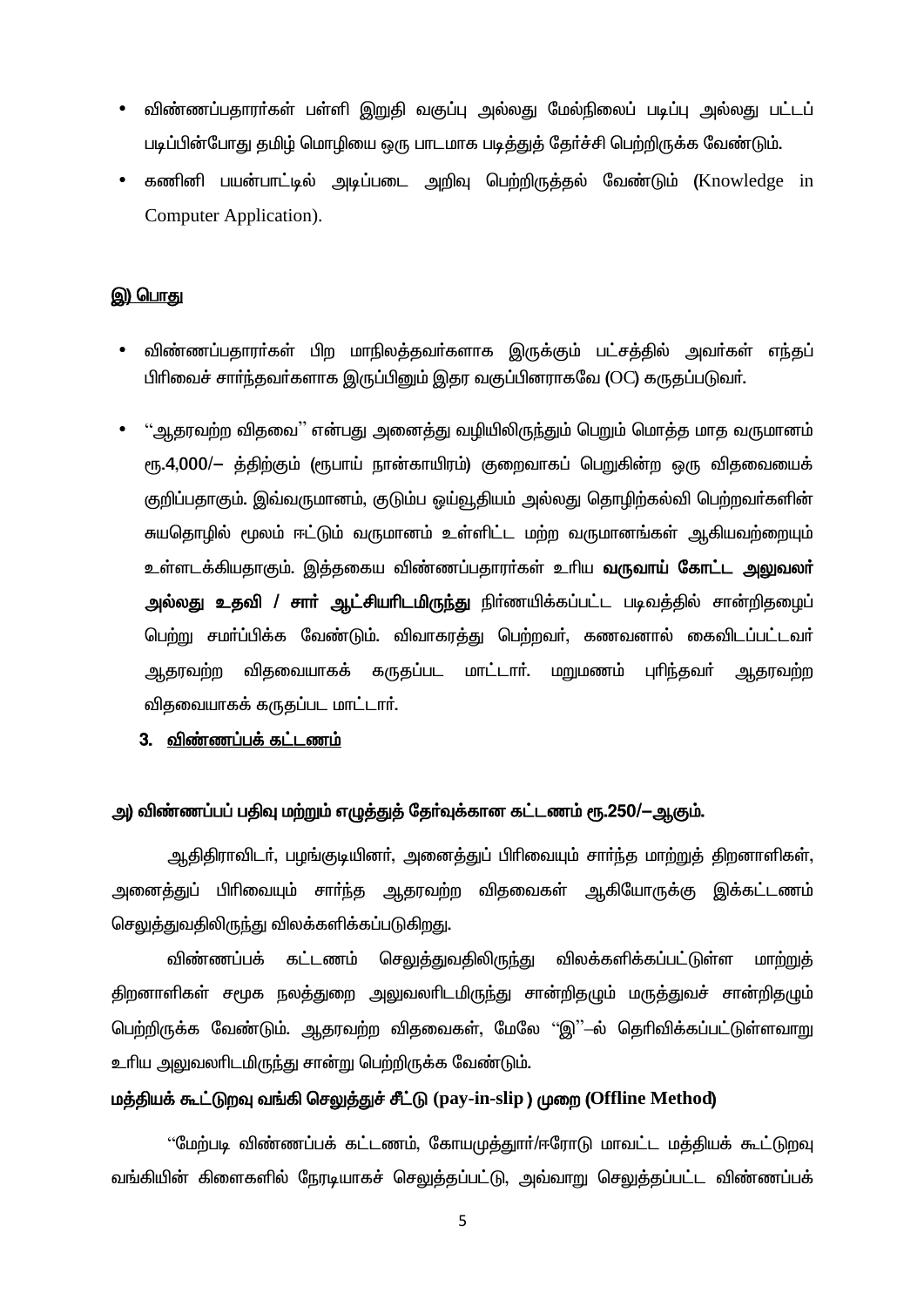கட்டண இரசீதில் (Candidate's copy of the challan) உள்ள Journal ID என்ற எண்ணை விண்ணப்பதாரா், தமது விண்ணப்பத்தில் அதற்கென்று ஒதுக்கப்பட்டுள்ள இடத்தில் குறிப்பிட்டு விண்ணப்பக் கட்டணம் செலுத்திய இரசீதை (Candidate's Copy of the pay-in-slip) scan செய்து upload செய்ய வேண்டும்".

#### இணையவழி முறை (Online Method)

விண்ணப்பக் கட்டணத்தை Online மூலம் State Bank of India இணையதளத்தில் உள்ள "SBI Collect" என்ற சேவையைப் பயன்படுத்தியும் செலுத்தலாம். "SBI Collect" என்ற சேவையைப் பயன்படுத்தி விண்ணப்பக் கட்டணம் செலுத்துவதற்கான வசதி (Link to the "SBI Collect" service in the State Bank of India online payment portal) திருப்பூர் மாவட்ட ஆள்சோப்பு இணையகளக்கில் கொடுக்கப்பட்டுள்ளது. நிலைய Online மூலம் மேற்குறிப்பிட்டவாறு விண்ணப்பக் கட்டணக்கைச் செலுக்கி முடிக்க பின்னர் கிரையில் தோன்றும் இரசீதினை (pdf file) பதிவிறக்கம் செய்து வைத்துக் கொள்வதுடன் அங்கே திரையில் தோன்றும் DU ........ என்று தொடங்கும் எண்ணை (SBI Collect Reference Number) வைத்துக் கொண்டு அந்த எண்ணை விண்ணப்பக்கில் அகற்கென்று <u>குறித்து</u> ஒதுக்கப்பட்டுள்ள இடத்தில் குறிப்பிட வேண்டும்.

ஏற்கனவே 20.08.2019 முதல் 13.09.2019 வரையிலான தேதிகளில் விண்ணப்பக் கட்டணம் செலுத்தி விண்ணப்பித்தவா்கள் மீண்டும் விண்ணப்பக் கட்டணம் செலுத்த தேவையில்லை. அவர்கள் விண்ணப்பக் கட்டண இரசீது எண்ணை (SBI Collect DU............ Number or Journal ID of Central Cooperative Bank) மீண்டும் ஒரு முறை பயன்படுத்தி விண்ணப்பிக்கலாம்.

இபபணியிடங்களுக்கு ஏற்கனவே வெளியிடப்பட்ட விளம்பரம் எண்.01/2019 மற்றும் 02/2019களின்படி முகல் 13.09.2019 வரை திருப்பூர் மாவட்ட ஆள்சேர்ப்பு 20.08.2019 விண்ணப்ப கட்டணம் செலுக்கி விண்ணப்பிக்கவர்கள் நிலையக்கிற்கு மீண்டும் விண்ணப்பித்திட வேண்டும். தற்போது மீண்டும் விண்ணப்பித்தால் மட்டுமே அவர்களது விண்ணப்பம் பரிசீலனைக்கு எடுக்குக் கொள்ளப்படும். அவர்களது பழைய விண்ணப்பம் எக்காரணக்கைக் கொண்டும் பரிசீலனைக்கு எடுக்துக் கொள்ளப்படமாட்டாது. **அவ**ர்கள் மீண்டும் விண்ணப்பிக்காவிட்டால் ஏற்கனவே செலுத்திய பணம் திருப்பி அளிக்கப்படமாட்டாது.

#### இணைய வமிக் கட்டணம் செலுக்கும்போது ஏற்படும் இடா்ப்பாடுகளுக்கும் தோல்விகளுக்கும் மாவட்ட ஆள்சோ்ப்பு நிலையம் பொறுப்பாகாது.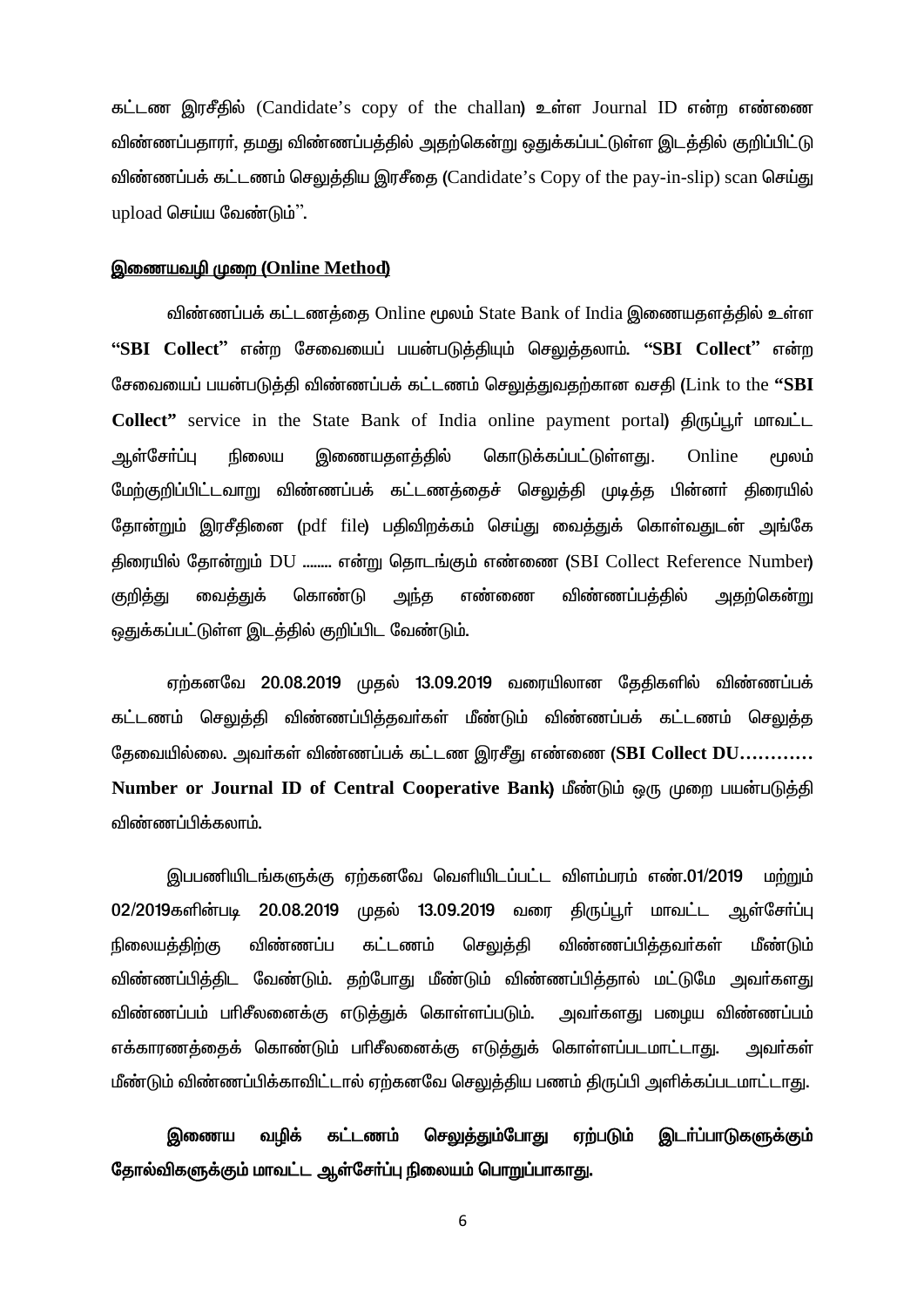Online ஆ) மேற்கண்ட நடைமுறைகளைப் பின்பற்றி மூலம் பணம் செலுத்தும் விண்ணப்பதாரர்கள் DU... எண்ணை பிறரிடம் பகிரக் கூடாது. அதேபோல் மத்தியக் கூட்டுறவு வங்கியின் Jounal ID ஐ பிறரிடம் பகிரக் கூடாது. ஒரே DU... எண்/ Jounal ID எண் ஒன்றுக்கு மேற்பட்ட விண்ணப்பங்களிலிருந்தால் அந்த விண்ணப்பங்கள் அனைத்தும் நிராகரிக்கப்படும். பூர்த்தி செய்யப்பட்ட விண்ணப்பங்களை http://www.drbtiruppur.net என்ற இணையதளம் மூலம் 06.04.2020 அன்று மாலை 5.45 மணி வரை பதிவேற்றம் செய்யலாம்.

இ) கட்டணம் செலுத்தும் முறையை எந்த நேரத்திலும் மாற்றியமைக்கும் உரிமை திருப்பூர் மாவட்ட ஆள்சோ்ப்பு நிலையத்திற்கு உண்டு.

ஈ) ஒருமுறை செலுத்தப்பட்ட விண்ணப்பக் கட்டணம் எக்காரணத்தைக் கொண்டும் திருப்பித் தரப்பட மாட்டாது.

#### <u>4. விண்ணப்பிக்கும் முறை</u>

அறிவிக்கப்பட்டுள்ள காலிப்பணியிடங்களுக்கான விண்ணப்பப் படிவம் http://www.drbtiruppur.net என்ற இணையதளம் மூலம் மட்டுமே பதிவேற்றம் செய்யப்பட விண்ணப்பகாரா்கள் இணையகளம் வேண்டும். மூலம் கங்கள் விண்ணப்பங்களைச் சமா்ப்பிக்கும் முன் கீழ்க்கண்டவற்றை உறுதி செய்துகொள்ள வேண்டும்.

அ) விண்ணப்பப் படிவங்கள் இணையதளம் மூலம் முழுமையாகப் பூர்த்தி செய்யப்பட்டிருக்க வேண்டும்.

விண்ணப்பப் படிவங்களுடன் கீழே குறிப்பிடப்பட்டுள்ளவைகளும் அவற்றிற்கென ஆ) ஒதுக்கப்பட்ட இடங்களில் ஸ்கேன் செய்யப்பட்டு பதிவேற்றம் செய்யப்பட வேண்டும்.

 $*$  i) விண்ணப்பதாரரின் புகைப்படம் - 50 kb அளவுக்கு மிகாமல் (ipeg or ipg format)

- $*$  ii) விண்ணப்பதாரரின் கையெழுத்து  $-$  50 kb அளவுக்கு மிகாமல் (jpeg or jpg format)
- $*$  iii) விண்ணப்பதாராின் சாதிச் சான்றிதழ்  $-$  200 kb அளவுக்கு மிகாமல் (pdf file)
- \* iv) கூட்டுறவு பட்டயப் பயிற்சி சான்றிதழ் 200 kb அளவுக்கு மிகாமல் (pdf file)
- \* v) கூட்டுறவுப் பட்டயப் பயிற்சியினை தற்போது மேற்கொண்டு வருபவர்கள் தொடர்புடைய கூட்டுறவு மேலாண்மைப் பயிற்சி நிலையத்திடமிருந்து பெற்ற அதற்கான தகுதிச் சான்றிதழ் (Bonafide Certificate) – 200 kb அளவுக்கு மிகாமல் (pdf file)
- \* vi) பி.ஏ(கூட்டுறவு), பி.காம் (கூட்டுறவு) படித்து கூட்டுறவுப் பயிற்சியிலிருந்து விலக்குக் கோருபவர்கள் தங்களது ஒட்டு மொத்த மதிப்பெண் பட்டியலை பதிவேற்றம் செய்ய வேண்டும்– 400 kb அளவுக்கு மிகாமல் (pdf file)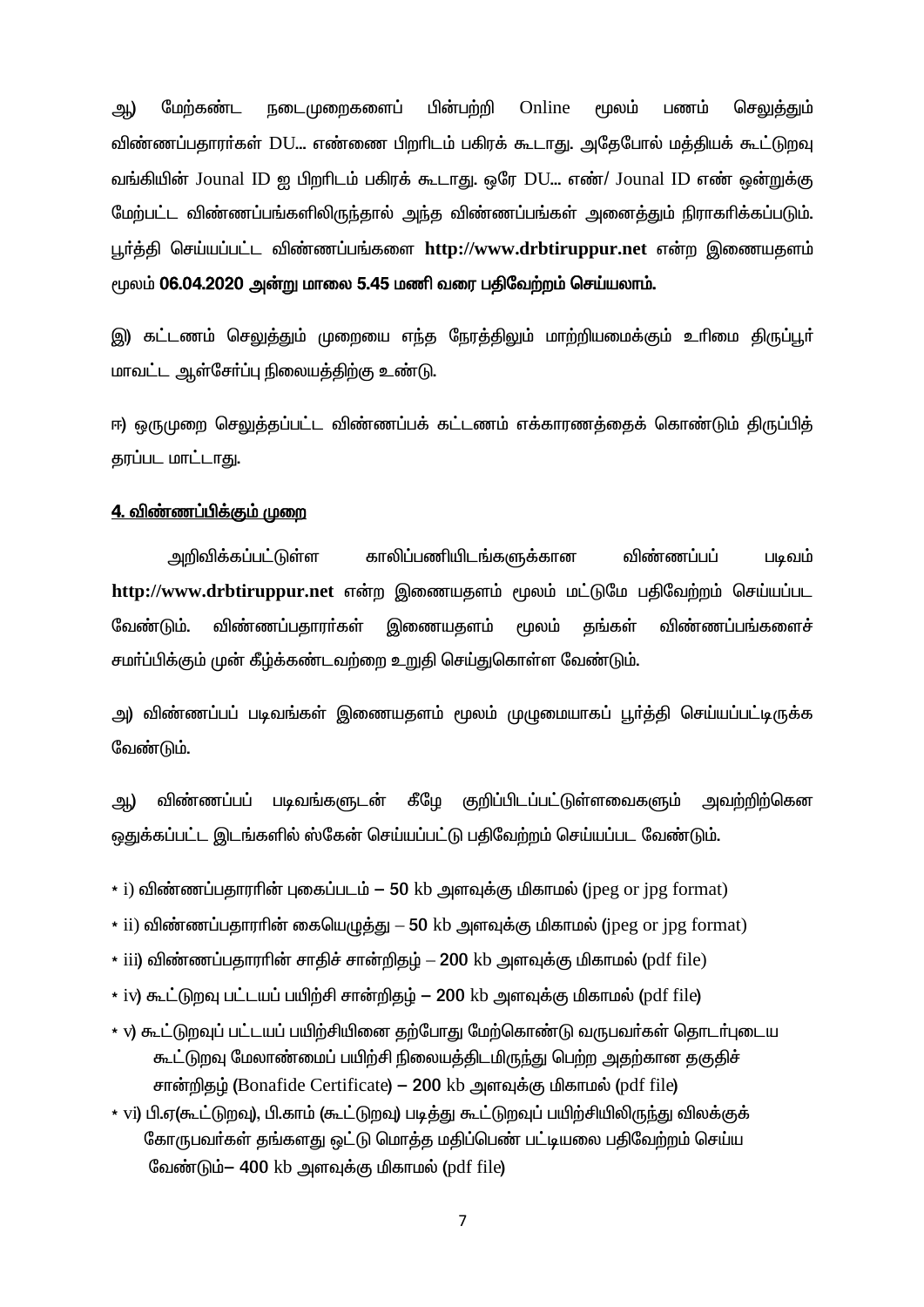\* vii) "SBI Collect" என்ற சேவையைப் பயன்படுத்தி Online மூலம் செலுத்தப்பட்ட விண்ணப்பக் கட்டண இரசீது (Candidate's Copy of the pay-in-slip) - 100 kb அளவுக்கு மிகாமல் (pdf file)  $*$  viii) மாற்றுத் திறனாளிச் சான்றிதம் – 200 kb அளவுக்கு மிகாமல் (pdf file)

\*\* ix) ஆதரவற்ற விதவைச் சான்றிதழ் — 200 kb அளவுக்கு மிகாமல் (pdf file)

\*\* x) முன்னாள் இராணுவத்தினா் சான்றிதழ் — 200 kb அளவுக்கு மிகாமல் (pdf file)

\*\* xi) பட்டப் படிப்பினை தமிழ் வழியில் படித்ததற்கான சான்றிதழ் (PSTM Certificate) -200 kb அளவுக்கு மிகாமல் (pdf file)

யேற்குறிப்பிட்ட ஆவணங்களில் (\*)குறியீடு செய்யப்பட்டவை அனைக்கையும் (\*\*)குறியீடு செய்யப்பட்டவைகளில் கங்களுக்கு எது பொருந்துமோ அந்த ஆவணங்களை மட்டும் ஸ்கேன் செய்து பதிவேற்றம் செய்ய வேண்டும். அவ்வாறு ஸ்கேன் செய்யப்பட்ட ஆவணங்கள் பதிவேற்றம் செய்யப்படாமல் பெறப்படும் விண்ணப்பங்கள் நிராகரிக்கப்படும்.

விண்ணப்பத்தைப் பூர்த்தி செய்யும்போது, **விண்ணப்பதாரர் தவறான தகவல்களை** அளித்தால் அவ்விண்ணப்பம் நிராகரிக்கப்படும். மேலும், விண்ணப்பகாரர்கள் அளிக்க குகவல்கள் கவறானவை என்று பின்னர் கண்டு பிடிக்கப்பட்டால் அவ்விண்ணப்பகாரர் நிராகரிக்கப்படுவகுடன். ஆள்சோப்ப கேர்விலிருந்து பாவட்ட நிலையக்கால் இனி வருங்காலங்களில் <u>நடத்தப்படும்</u> விண்ணப்பிக்கக் கேர்வுகளுக்கு குகுகியற்றவராக அறிவிக்கப்படுவார்.

ஏற்கனவே பணியில் உள்ள பணியாளர்கள் இக்கேர்வுக்கு விண்ணப்பிக்கும்போது அவா்கள் பணிபுாியும் நிறுவனத்தின் உாிய அலுவலருக்குக் கடிதம் மூலம் தொிவிக்க வேண்டும். மேலும், அவ்விண்ணப்பதாரா் வங்கி / சங்கக்கின் உதவியாளா் பணியிடக்கிற்குக் தோர்தெடுக்கப்படும் பட்சத்தில், பணியில் சேருவதற்கு முன்னா் அவா்கள் பணிபுரியும் நிறுவனத்தின் உரிய அலுவலரிடமிருந்து தடையில்லாச் சான்று (NOC) பெற்று சமர்ப்பிக்க வேண்டும்.

### <u>5. எழுத்துத் தேர்வு</u>

விண்ணப்பிக்கும் விண்ணப்பகாரா்களின் விண்ணப்பங்கள் ച്ച) மேற்கண்ட பகவிக்கு பரிசீலிக்கப்பட்டு முறையாக விண்ணப்பங்களைச் சமர்ப்பித்தவர்கள் மட்டுமே எழுத்துத் அமைக்கப்படுவார்கள். கோ்வில் கேர்வுக்கு எழுத்துத் கலந்து கொள்வகற்காக அமைக்கப்படவுள்ள நபர்களின் பட்டியல் மாவட்ட ஆள்சேர்ப்பு நிலைய இணையகளக்கில் வெளியிடப்படும்.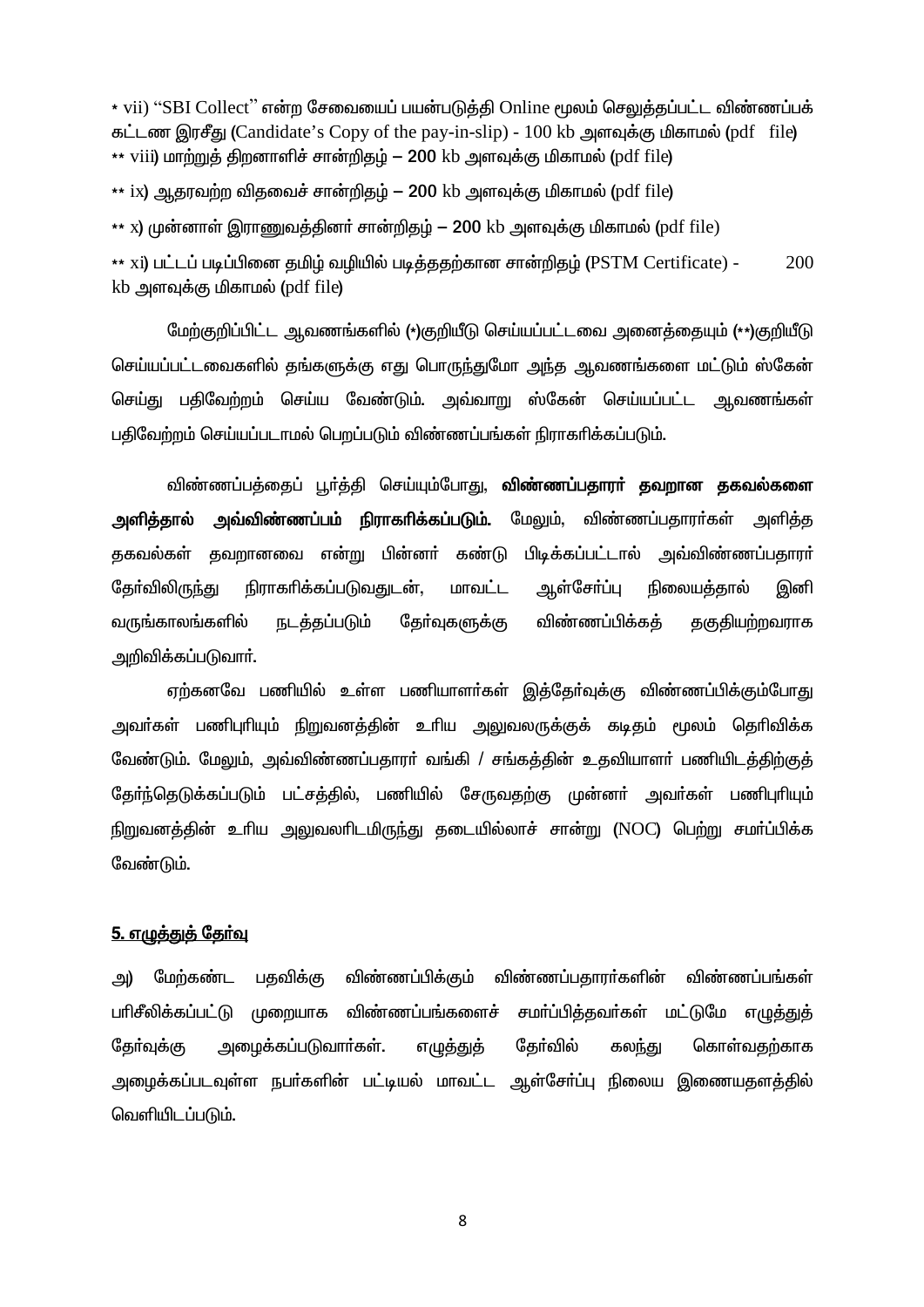எழுத்துத் தேர்வு மாவட்டத்தின், குறிப்பிட்ட இடங்களில் நடைபெறும். எழுத்துத் தேர்வு எந்த இடத்தில் நடைபெறும் என்பது எழுத்துத் தேர்வுக்கான நுழைவுச் சீட்டில் குறிப்பிடப்படும். எழுத்துத் தேர்வு நடைபெறுவது தொடர்பான விவரங்கள் மின்னஞ்சல் (e-mail) மூலம் விண்ணப்பதாரா்களுக்கு அனுப்பி வைக்கப்படும். எழுத்துத் தோ்வுக்கான நுழைவுச் சீட்டினை மாவட்ட ஆள்சோ்ப்பு நிலைய இணையதளத்திலிருந்து பதிவிறக்கம் செய்து கொள்ளவேண்டும். நுழைவுச் சீட்டுடன் வராத விண்ணப்பதாரா்கள் எழுத்துத் கேர்வில் கலந்துகொள்ள அனுமதிக்கப்பட மாட்டார்கள். எழுத்துத் தேர்வுக்கு தனது சொந்த செலவில் விண்ணப்பதாரர். கலந்து கொள்ள வேண்டும்.

ஆ) எழுத்துத் தேர்வு பட்டப்படிப்பு நிலையிலான தரத்துடனும், பொது அறிவு, அடிப்படைக் கணக்கியல், கூட்டுறவுச் சட்டம் மற்றும் வங்கியியல் போன்ற பாடங்களை உள்ளடக்கியதாகவும் இருக்கும். எழுத்துத் தேர்வு கொள்குறி வகையில் (Objective Type) 200 வினாக்களுடன், 170 மதிப்பெண்களுக்கானதாகவும் தோ்வுக்கான கால அளவு 180 நிமிடங்கள் கொண்டதாகவும் இருக்கும். வினாக்காள் ஆங்கிலம் மற்றும் தமிழில் அச்சடிக்கப்பட்டிருக்கும்.

இ) மேற்கண்ட எழுத்துத் தேர்வுக்குரிய பாடத்திட்டங்கள் (Syllabus) மாவட்ட ஆள்சேர்ப்பு நிலைய இணைய தளத்தில் வெளியிடப்படும்.

ஈ) எழுத்துத் தேர்வு முடிவுகள் அறிவிக்கப்பட்ட பின் எழுத்துத் தேர்வுக்கான வினா விடைகள் மாவட்ட ஆள்சோப்பு நிலைய இணையகளக்கில் வெளியிடப்படும். (Key answers) வெளியிடப்பட்ட வினா விடைகள் (Key answers) தொடர்பாக ஏதேனும் ஆட்சேபணை இருந்தால் வெளியிடப்பட்ட தேதியிலிருந்து மூன்று தினங்களுக்குள் மாவட்ட ஆள்சோ்ப்பு நிலையத்திற்கு எழுத்துப் பூர்வமாக அல்லது இ—மெயில் மூலமாகத் தெரிவிக்க வேண்டும். மாவட்ட ஆள்சோ்ப்பு நிலையக் கூட்டத்தில் அது பாிசீலிக்கப்பட்டு உரிய முடிவுகள் எடுக்கப்படும்.

#### 6. நேர்முகத் தேர்வு

i) அறிவிக்கப்பட்டுள்ள காலிப்பணியிடங்களின் எண்ணிக்கையைப் போல் இரண்டு மடங்கு விண்ணப்பதாரா்கள் நோ்முகத்தோ்வுக்கு அழைக்கப்படுவாா்கள். எழுத்துத் தோ்வில் வெற்றி பெற்ற விண்ணப்பதாரா்கள் மாவட்ட ஆள்சோ்ப்பு நிலையத்தால் நடத்தப்படும் நோ்முகத் தேர்வில் தங்கள் சொந்த செலவில் கட்டாயம் கலந்து கொள்ள வேண்டும். விண்ணப்பதாரர்கள் கோ்வில் மதிப்பெண்கள் அடிப்படையிலும், எழுத்துத் பெற்ற ருடை<sub>(</sub>முறையிலுள்ள அரசாணைகளின்படி இட ஒதுக்கீடு மற்றும் இனச்சுமற்சி அடிப்படையிலும் நேர்முகக் கேர்விற்கு அழைக்கப்படுவார்கள்.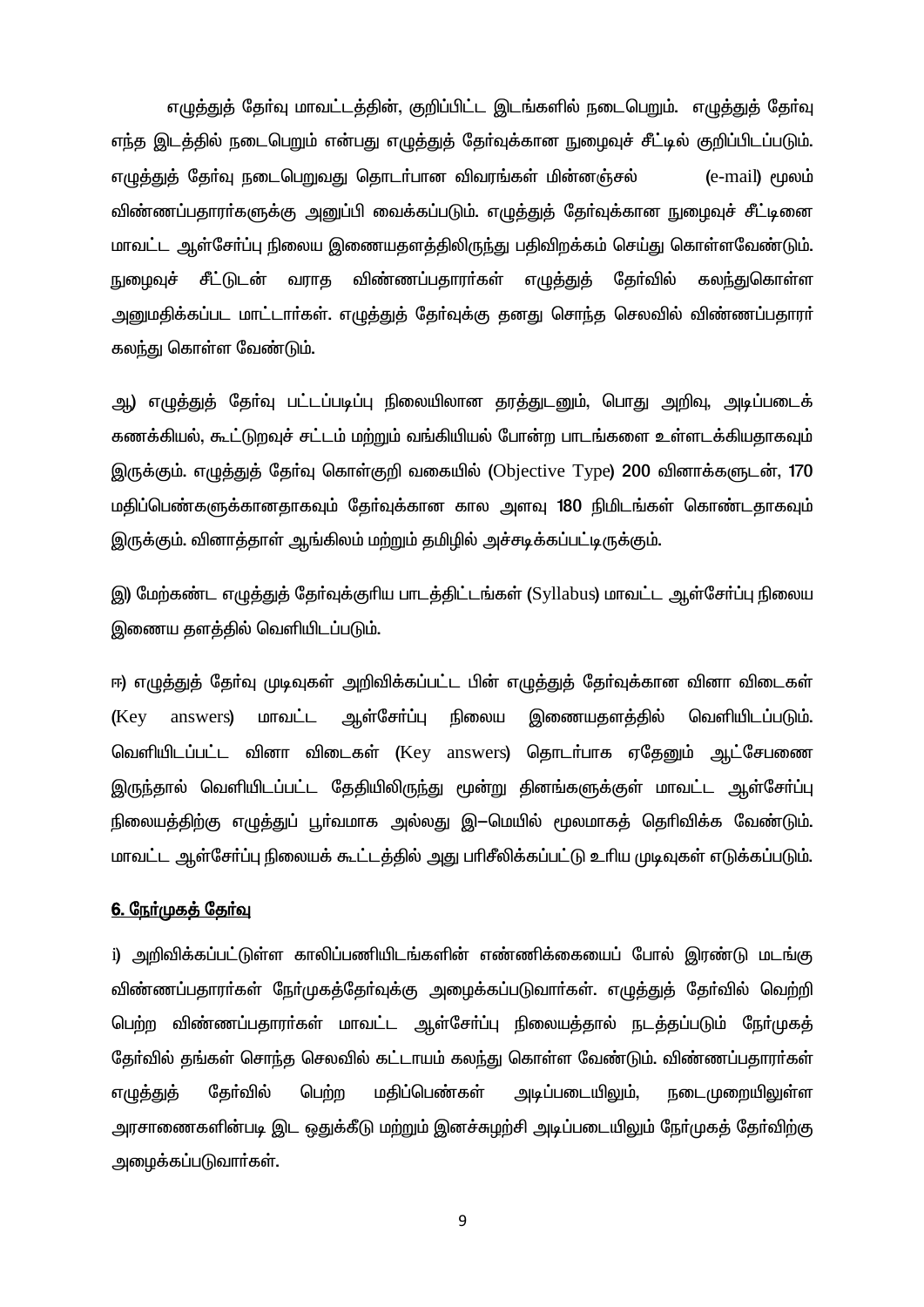ii) நேர்முகத் தேர்வில் கலந்து கொள்வதற்காக அழைக்கப்படவுள்ள நபர்களின் பெயர்ப் பட்டியல் மாவட்ட ஆள்சோ்ப்பு நிலையத்தின் இணையதளம் வழியாக வெளியிடப்படும்.

iii) நேர்முகத் தேர்வு நடைபெறுவது தொடர்பான விவரங்கள் மின்னஞ்சல் (e-mail) மூலம் விண்ணப்பதாரா்களுக்கு அனுப்பி வைக்கப்படும். நோ்முகக் கோ்வு நடைபெறும் இடம், நாள், நேரம் ஆகிய விவரங்கள் அடங்கிய நேர்முகத் தேர்விற்கான அழைப்புக் கடிதங்களை, விண்ணப்பதாரா்கள் இணையதளம் மூலம் பதிவிறக்கம் செய்து கொள்ள வேண்டும். அமைப்புக் கடிதத்துடன் வராத விண்ணப்பதாரர்கள் நேர்முகத் தேர்வில் கலந்துகொள்ள அறுமதிக்கப்பட மாட்டார்கள்.

iv) நேர்முகத் தேர்வில் கலந்து கொள்ள வரும் விண்ணப்பதாரர்களிடம், அவர்கள் எந்த வகைச் சங்கத்திற்கு எந்த வரிசையில் ஒதுக்கீடு செய்யப்பட விரும்புகிறார்கள் என்ற முன்னுரிமை விருப்பம் (option) பெறப்படும். நோ்முகத் தோ்வு முடிவடைந்த பின்னா், தகுதி பெற்ற ஒதுக்கீடு விண்ணப்பகாரா்களை கூட்டுறவுச் சங்கங்களுக்கு செய்யும்போகு விண்ணப்பதாரா்கள் தெரிவித்த முன்னுரிமை, பெற்ற மொத்த மதிப்பெண் மற்றும் வகுப்புவாரி இனச் சுமற்சி கவனத்தில் கொள்ளப்படும்.

v) எழுத்துத் தேர்வுக்கான மதிப்பெண் மற்றும் நேர்முக தேர்வுக்கான மதிப்பெண் முறையே 85:15 என்ற விகிதத்தில் இருக்கும்.

#### <u> 7. தெரிவு செய்யப்படும் முறை</u>

அ) விண்ணப்பதாரா்கள் எழுத்துத் தோ்விலும் நோ்முகத் தோ்விலும் பெற்ற ஒட்டுமொத்த மதிப்பெண்கள் அடிப்படையில் தரவரிசைப் பட்டியல் தயாரிக்கப்பட்டு அரசாணைப்படியான இட ஒதுக்கீடு, இனச் சுழற்சி முறை, அவர்கள் தெரிவித்த முன்னுரிமை விருப்பச் சங்க வகை ஆகியவற்றின் அடிப்படையில் கணினி மூலம் சங்கத்திற்கு ஒதுக்கீடு செய்யப்படுவார்கள்.

மேற்குறிப்பிட்ட முறைப்படி விண்ணப்பதாரா்களை சங்கங்களுக்கு ஒதுக்கீடு செய்யும் போது அதிக மொத்த மதிப்பெண் பெற்றவர்கள் இனச்சுழற்சியைப் பின்பற்றி அவர்கள் விருப்பம் தெரிவித்திருந்த சங்கத்திற்கு <u>ஒது</u>க்கீடு செய்யப்படுவர். குறைவான மதிப்பெண் பெற்றவர்களுக்கு இனச்சுழற்சி அடிப்படையில் அவர்கள் விரும்பிய சங்கத்திற்கு ஒதுக்கீடு கிடைக்காமல் போகலாம். அக்ககைய நேர்வில் அந்தச் சமயக்கில் அவர்களது இனச்சுமற்சிக்கு எந்தச் சங்கத்தில் காலிப் பணியிடம் இருக்கிறதோ அந்தச் சங்கத்திற்கு அவர் ஒதுக்கீடு செய்யப்படுவார்.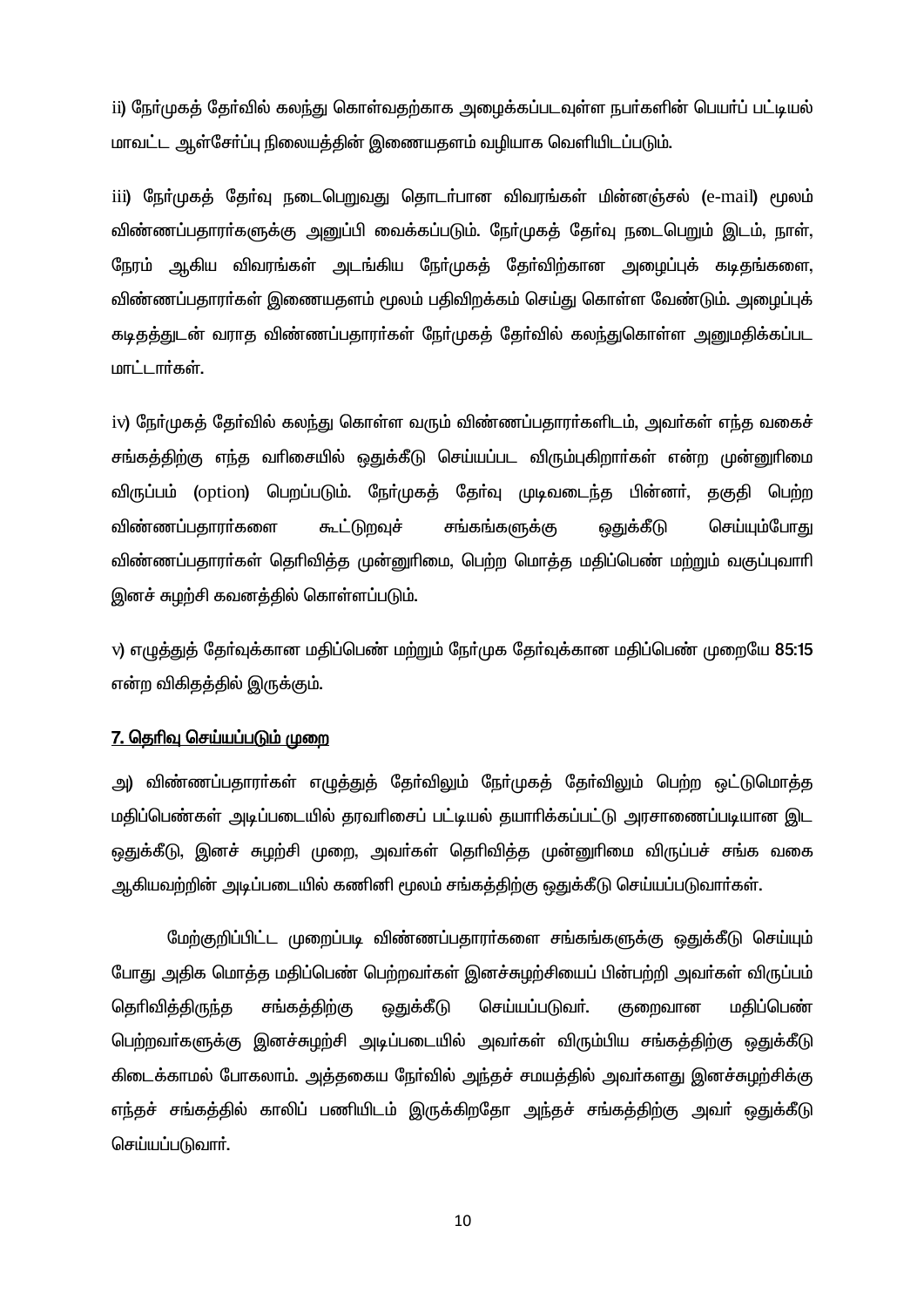ஆ) விண்ணப்பதாரா்களின் தகுதி குறித்த அனைத்துச் சான்றிதழ்களையும், ஆதிதிராவிடா். அருந்ததியர், பழங்குடியினர், மிகவும் பிற்படுத்தப்பட்ட வகுப்பினர் / சீர்மரபினர், பிற்படுத்தப்பட்ட பிற்படுத்தப்பட்ட வகுப்பினா் (முஸ்லிம்) வகுப்பினர். ஆதரவற்ற விதவைகள், மாற்றுத் ஆகிய கிறனாளிகள் அருந்ததியா் மற்றும் முன்னாள் இராணுவக்கினா் பிரிவகளில் விண்ணப்பித்த விண்ணப்பதாரா்களின் அனைத்துச் சான்றிதழ்களையும் சாி பாா்த்த பின்னரே தகுதி உடைய விண்ணப்பதாரா்களுக்கு பணி ஒதுக்கீடு ஆணை வழங்கப்படும்.

இ) மாவட்ட ஆள்சோ்ப்பு நிலையத்தால் தோ்வு செய்யப்படும் நபா்களுக்குத் தொிவு மற்றும் சங்கத்திற்கு ஒதுக்கீடு ஆணை (selection and allotment order) மாவட்ட ஆள்சோ்ப்பு நிலையத்தால் வழங்கப்படும். அவர்கள் ஒதுக்கீடு செய்யப்பட்ட சங்கத்தின் தகைமை வாய்ந்த அலுவலரால் பணியமா்வு ஆணை (appointment order) வழங்கப்படும்.

ஈ) முன்னாள் இராணுவத்தின் வாரிசுதாரா்களுக்கு முன்னாள் இராணுவத்தினருக்கான இட ஒதுக்கீடு முறை பொருந்தாது.

உ) தெரிவு செய்யப்படும் மாற்றுத் திறனாளிகள், தங்களது குறைபாடு, தாங்கள் தெரிவு பதவிகளுக்குரிய செய்யப்படும் பொறுப்புகளை முழுத்திறனுடன் <u>நிறைவேற்றுவகற்குக்</u> தடையாக இருக்காது என்பதற்கான சான்றிதமை மருத்துவக் குமுவிடம் பெற்றுச் சமாப்பிக்க வேண்டும்.

#### <u>8. இதர நிபந்தனைகள்</u>

i) நோ்முகத் தோ்வில் கலந்துகொண்டு நிா்ணயிக்கப்பட்ட அனைத்து தகுதிகளையும் பூா்த்தி ஆள்சோ்ப்பு செய்துள்ளாா் என மாவட்ட நிலையக்கால் தெரிவு செய்யப்பட்ட ஒரு விண்ணப்பதாரா் அப்பணிக்கென நிா்ணயிக்கப்பட்ட தகுதிகள் அனைத்தையும் முழுமையாகப் பெற்றிருக்கவில்லையென பின்னர் கண்டுபிடிக்கப்பட்டால் அவரது தேர்வு மாவட்ட ஆள்சேர்ப்பு நிலையத்தால் இரத்து செய்யப்படும்.

ii) நோ்முகத் தோ்வில் கலந்துகொள்ளும் விண்ணப்பதாரா்களுக்கு அவ்வாறு நோ்முகத் தோர்வில் கலந்துகொள்ள அமைப்புக் கடிதம் அனுப்பப்பட்டகை மட்டுமே காரணமாக வைத்து பணி நியமனம் கோர உரிமை கிடையாது.

 $\overline{\text{iii}}$ மேற்படி பணியிடங்களுக்கான தேர்வு குறித்து ஏதேனும் முறையீடு செய்வதாயின் இறுதித்தேர்வு முடிவு வெளியிடப்பட்ட 90 நாட்களுக்குள் மாவட்ட ஆள்சேர்ப்பு நிலையத் தலைவரிடம் உரிய காரணங்களுடன் மேல் முறையீடு செய்ய வேண்டும். அதற்குப் பின் பெறப்படும் முறையீடுகள் ஏற்கப்படமாட்டாது.